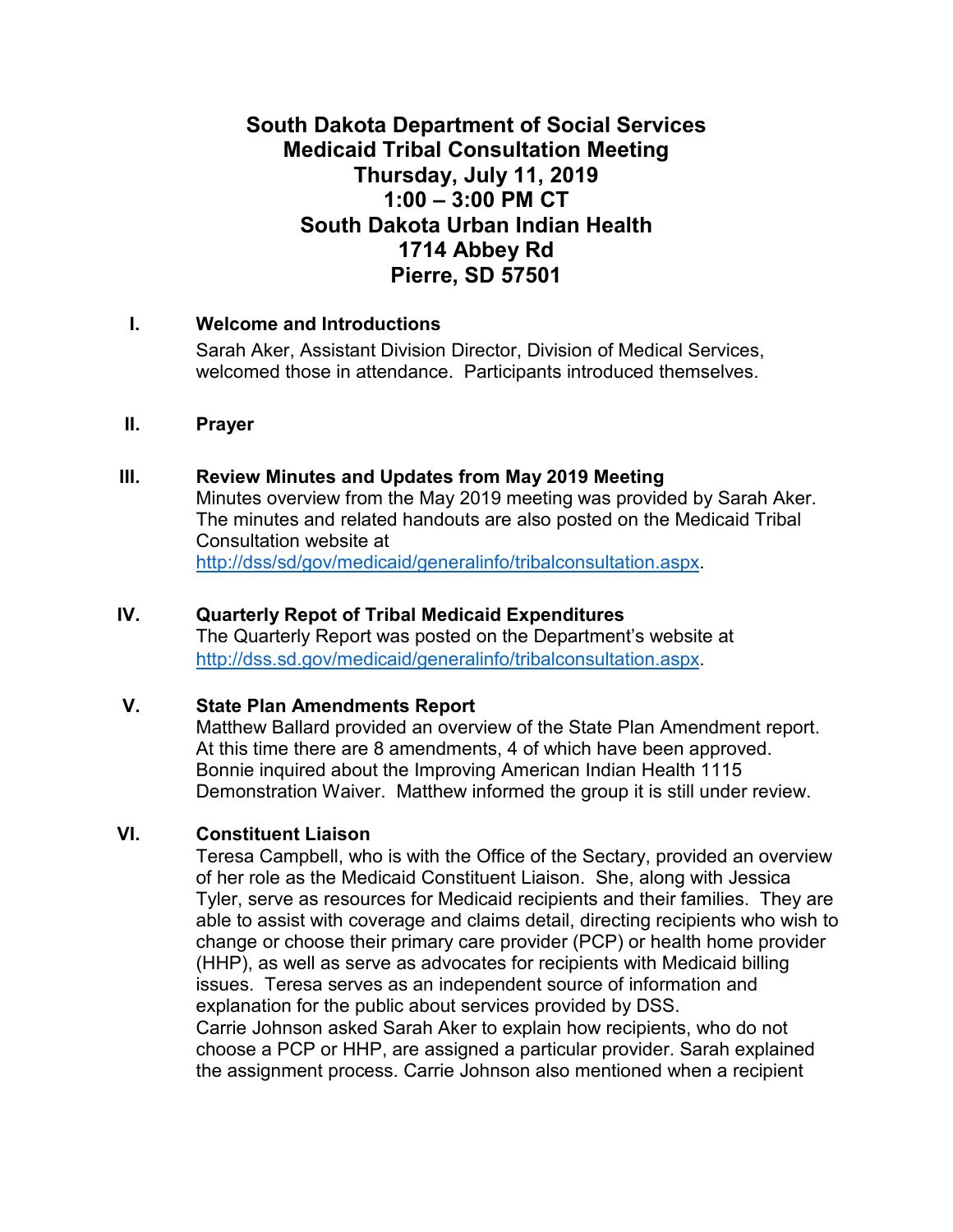applies in a local DSS office, the benefit specialist is available to assist them with the PCP/HHP selection form.

# **VII. Community Based Provider Workgroup Update**

Sarah provided information on the IHS referral process which would allow for 100% FMAP. Through a care coordination agreement, a referral from IHS can be carried through the recipients care out-side of the IHS facility. The savings from the care coordination agreements can help address service gaps, allow for shared savings with participating providers and increases in provider rates. Some of the services gaps Medicaid has been able to fill from the savings are; substance use disorder treatment for adults, the expansion of eligible behavioral health and substance use disorder providers and the development of the Community Health Worker program. The next steps for the community-based provider shared savings workgroup is to work with other community support providers to so they may implement a referral process for IHS. Sarah shared it has been challenging to making contacts and implementing the referral process due to limited staff resources for care coordination and referrals. To help with the process IHS suggested using the Intergovernmental Personnel Act (IPA) to have state staff within IHS to help facilitate the process.

• IPA Nurses-Andi Ferguson, Pine Ridge IPA nurse, provided information regarding the IPA process. The nurses will identify referrals, make sure they happen, confirm care coordination agreements are in place and manage medical records.

# **VIII. Innovation Grants**

Four proposals have been presented have been submitted for the Innovation Grants. DSS intends to award by the end of July 2019.

#### **IX. Other DSS Updates**

- Urgent Care Visits Sarah provided information about the recent change to urgent care visits. As of July 1, 2019, recipients are allowed 4 urgent care visits without a referral per fiscal year.
- FQHC SUD Reimbursement Sarah provided information regarding substance use disorder services provided by an FQHC accredited by the Division of Behavioral Health are eligible for Medicaid reimbursement at the FQHC encounter rate. At this time, SD Urban Indian Health, is the only accredited facility.
- Opioid Outcomes Sarah went over the Medicaid prescription opioid coverage changes and outcomes. SD Medicaid in conjunction with the Medicaid Pharmacy and Therapeutics (P&T) committee implemented changes to the Medicaid program to align with best practices in opioid management and reduce the risk of opioid addiction and misuse. The P &T committee recommended the following strategies:
	- o Peer-to-peer communication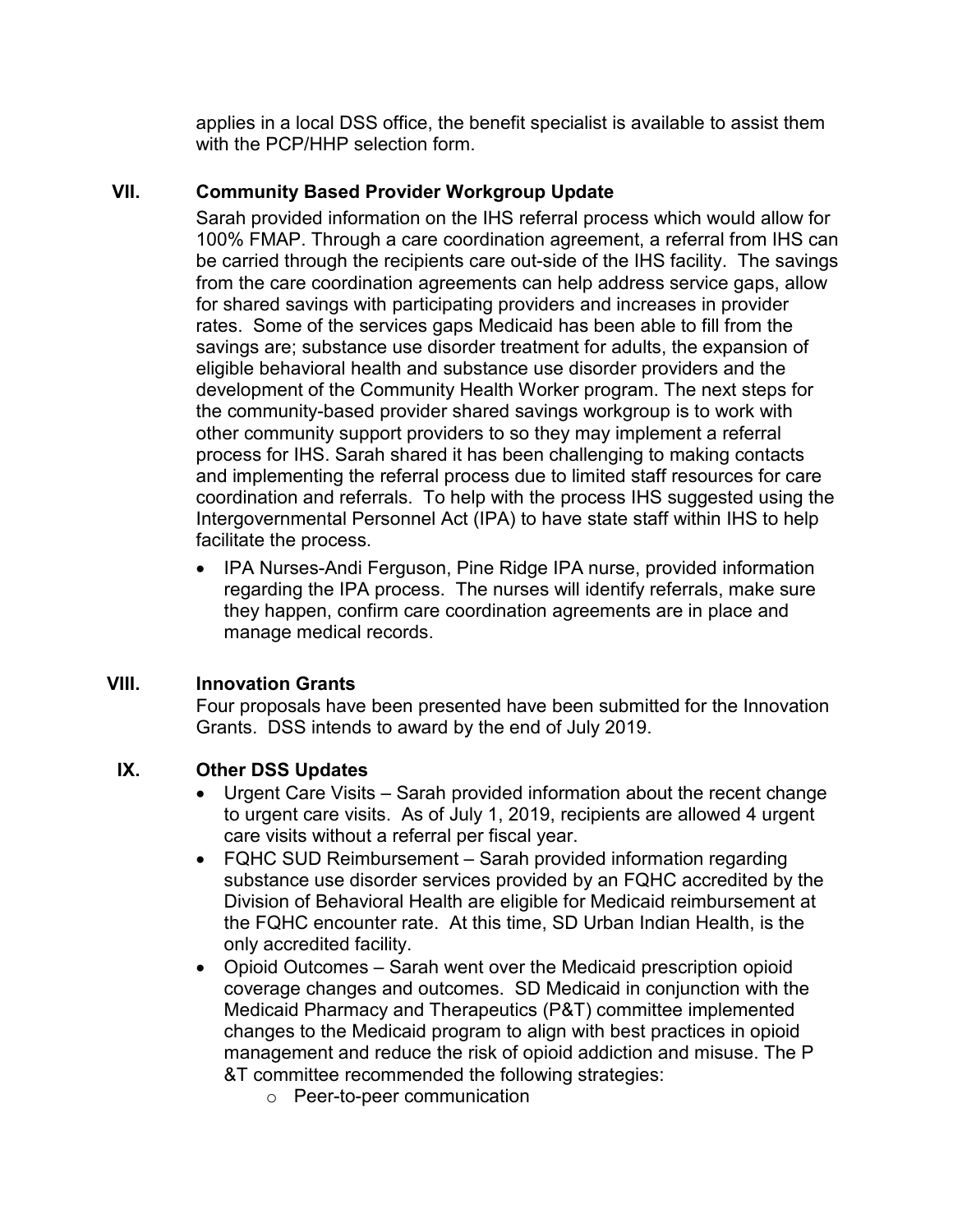- o MED monitoring and tapering
- o Opioid naïve limit
- o Prior authorization
- o Tighten opioid early refill threshold

Larry Morning Star asked Sarah to explain Opioid naïve. Sarah explained the strategy limits the number of opioids being initially prescribed to a patient. It does allow for automatic prior authorization for terminal patients. Margaret had a concern about recipients not receiving adequate medication to help them with their chronic pain. Sarah reassured the group patients are receiving pain management to help them manage chronic pain.

Bill Snyder informed the group he meets quarterly with the P&T committee. At the last meeting in June, they discussed changing the prior authorization criteria for Hep C treatment. He will have an update at the October meeting.

• Medicaid Online Portal Enhancements – Lisa Lee, Business Analyst for SD Medicaid, went over the recent enhancements to the Provider Portal. Providers now have access to more specific eligibility detail, such as cost shares, levels of care, and whether or not a recipient's coverage is suspended due to incarceration. Larry Morning Star and Margaret Bad Warrior both inquired as to why inmates are not covered. Carrie Johnson, Economic Assistance Division Director, clarified the recipient remains eligible for Medicaid, but is suspended from having claims paid during the duration of the incarceration. Sarah added it is a federal regulation that does not allow Medicaid to reimburse for services when someone is incarcerated.

Federal Medicaid regulations prohibit Medicaid payment for services provided to inmates of a public institution.

Refer to Medicaid regulations at 42 Code of Federal Regulation (CFR) 435.1009 and 435.1010.

[https://www.ecfr.gov/cgi-bin/text-](https://www.ecfr.gov/cgi-bin/text-idx?SID=c037d851403605e14e85b68e298f10ef&mc=true&node=se42.4.435_11009&rgn=div8%5C)

## [idx?SID=c037d851403605e14e85b68e298f10ef&mc=true&node=se42.4.4](https://www.ecfr.gov/cgi-bin/text-idx?SID=c037d851403605e14e85b68e298f10ef&mc=true&node=se42.4.435_11009&rgn=div8%5C) [35\\_11009&rgn=div8\](https://www.ecfr.gov/cgi-bin/text-idx?SID=c037d851403605e14e85b68e298f10ef&mc=true&node=se42.4.435_11009&rgn=div8%5C)

The Centers for Medicare and Medicaid Services (CMS) also issued a State Health Official letter (SHO#16—007) on the topic. The letter can be found at [https://www.medicaid.gov/federal-policy](https://www.medicaid.gov/federal-policy-guidance/downloads/sho16007.pdf)[guidance/downloads/sho16007.pdf.](https://www.medicaid.gov/federal-policy-guidance/downloads/sho16007.pdf)

**X. Sioux San and Great Plains Tribal Chairman's Health Program** The 3-year contract between Sioux San IHS and Great Plains goes into effect July 21<sup>st</sup>. The facility will have greeters to help direct patients to the appropriate floors for services.

# **XI. Tribal Reports**

Nothing to report

#### **XII. 2019 Meeting Schedule**